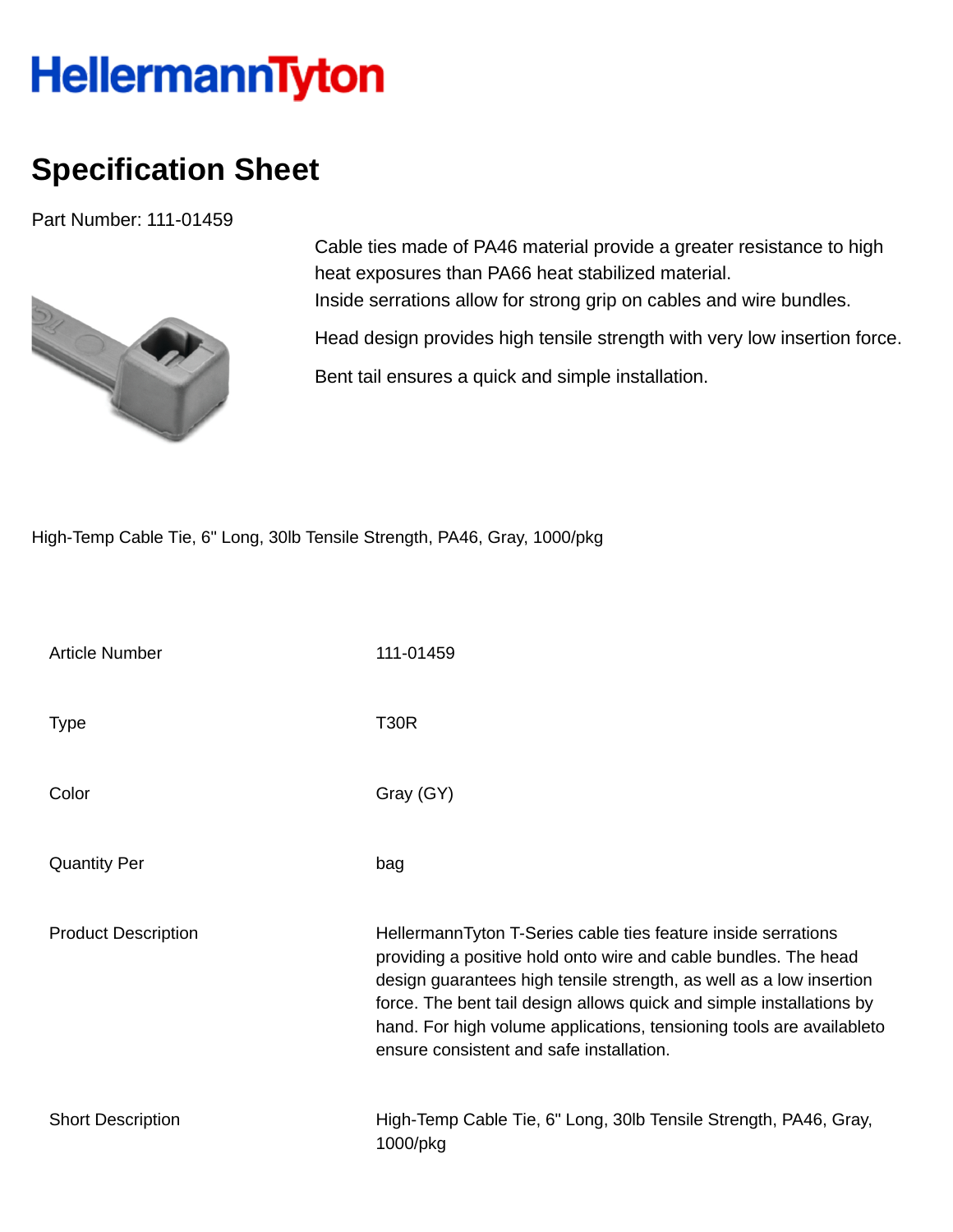Global Part Name T30R-PA46-GY

| Minimum Tensile Strength (Imperial)   | 30.0                   |
|---------------------------------------|------------------------|
| Minimum Tensile Strength (Metric)     | 135.0                  |
| Length L (Imperial)                   | 6.0                    |
| Length L (Metric)                     | 148.0                  |
| <b>Identification Plate Position</b>  | none                   |
| Releasable Closure                    | No                     |
| <b>Tie Closure</b>                    | plastic pawl           |
| Variant                               | <b>Inside Serrated</b> |
| Width W (Imperial)                    | 0.14                   |
| Width W (Metric)                      | 3.6                    |
| <b>Bundle Diameter Min (Imperial)</b> | 0.06                   |
| <b>Bundle Diameter Min (Metric)</b>   | 1.5                    |
| <b>Bundle Diameter Max (Imperial)</b> | 1.38                   |
| <b>Bundle Diameter Max (Metric)</b>   | 35.0                   |
| Thickness T (Metric)                  | 1.1                    |